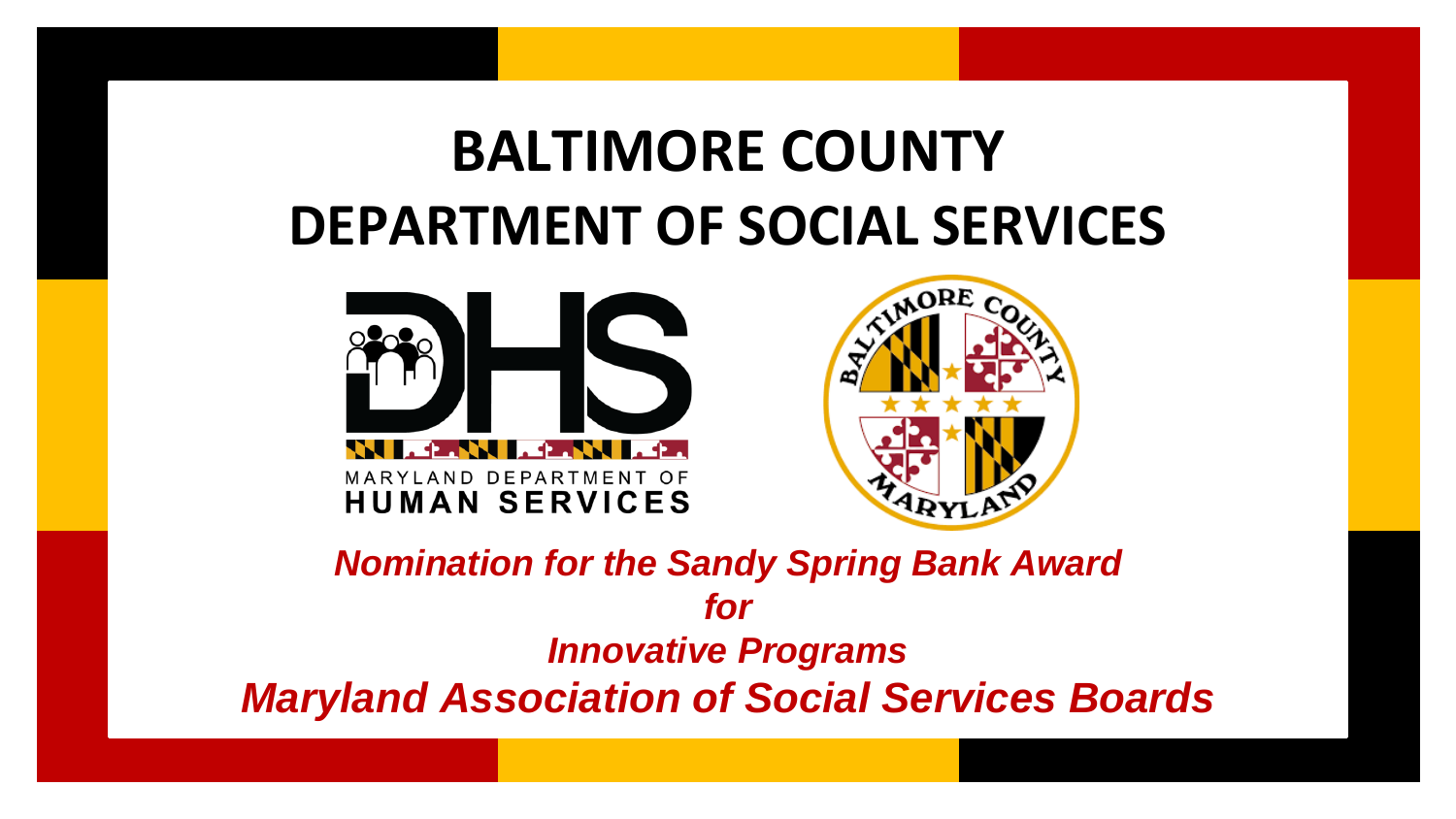# **Sexual Abuse Treatment Program - Clinical Services**

- **Our innovative therapeutic program offers a broad range of no cost therapeutic services to families in Baltimore County who have been impacted by sexual offenses.**
- **The program is comprised of six therapists:** 
	- **Five specialize in treating problematic sexual behaviors**
		- **One is bilingual (Spanish)**
	- **One therapist primarily treats victims of sexual abuse**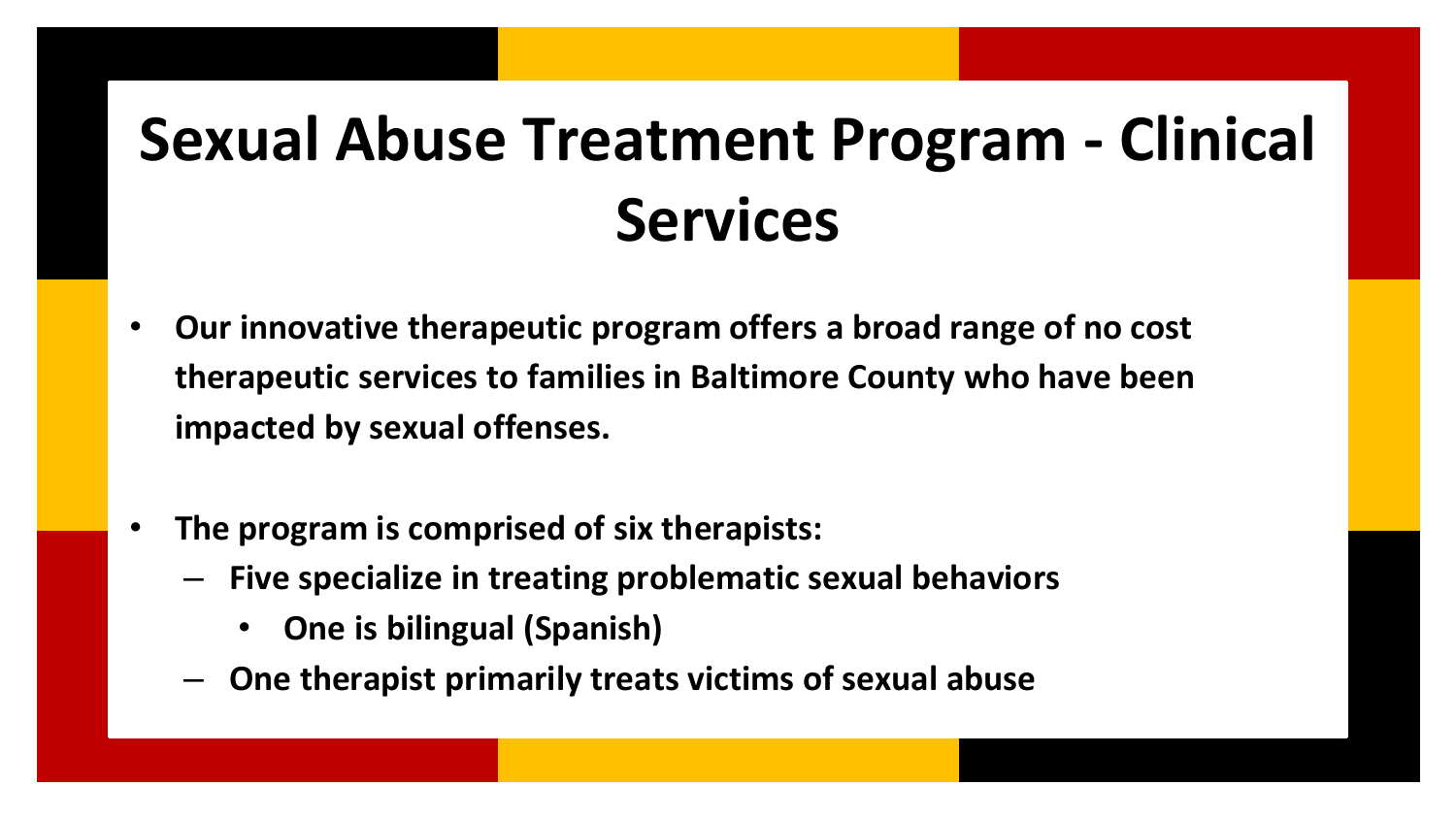## **Sexual Abuse Treatment Program - Clinical Services**

- **There are currently 65 youth in our program:**
	- **16 victims of sexual abuse are currently receiving trauma therapy.**
	- **49 youth are receiving specialized treatment for problematic sexual behaviors.**
		- **33 of those youth are in treatment through a formal Diversion Agreement with the Baltimore County State's Attorney's Office.**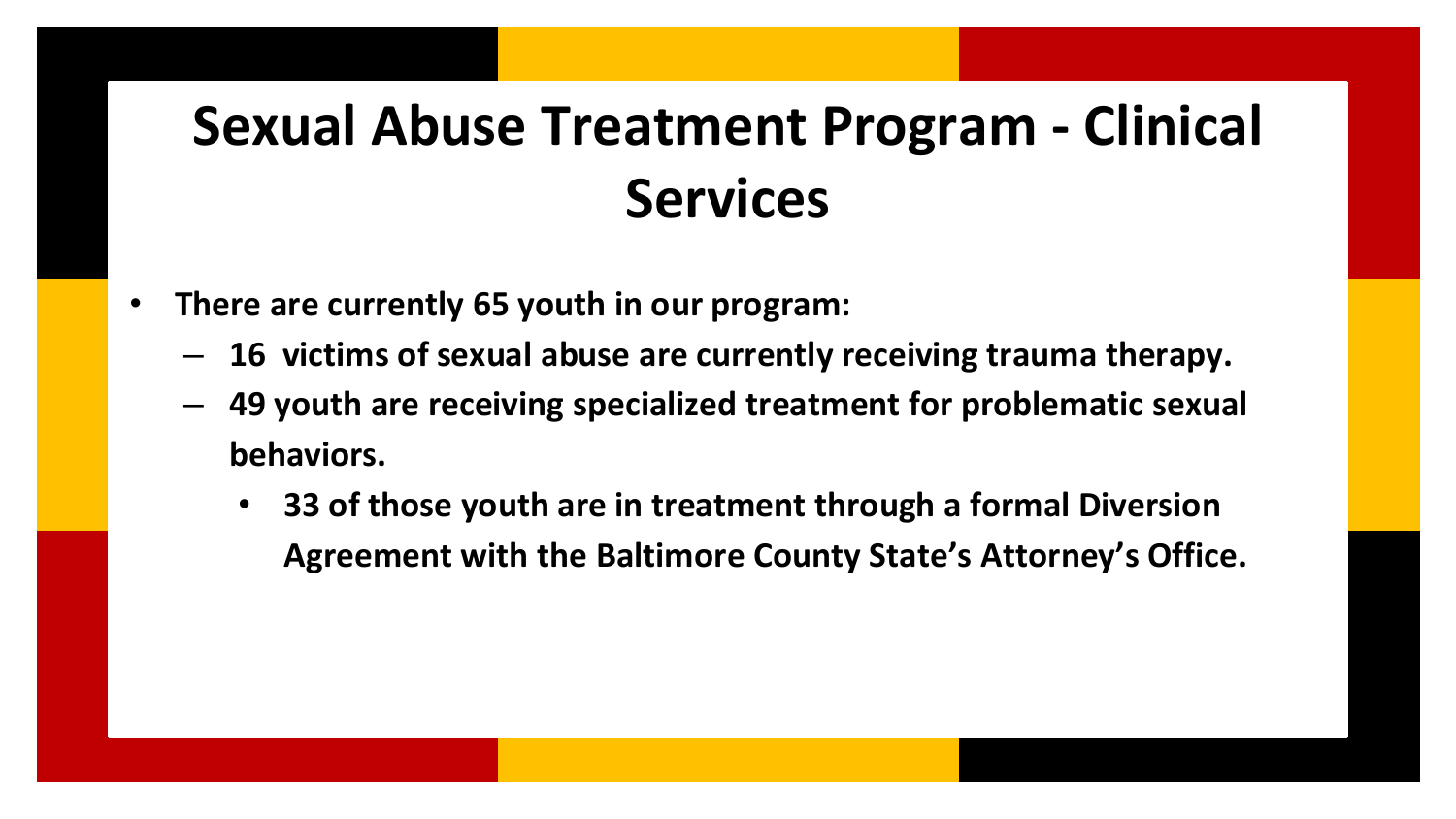## **Sexual Abuse Treatment Program (SATP)**

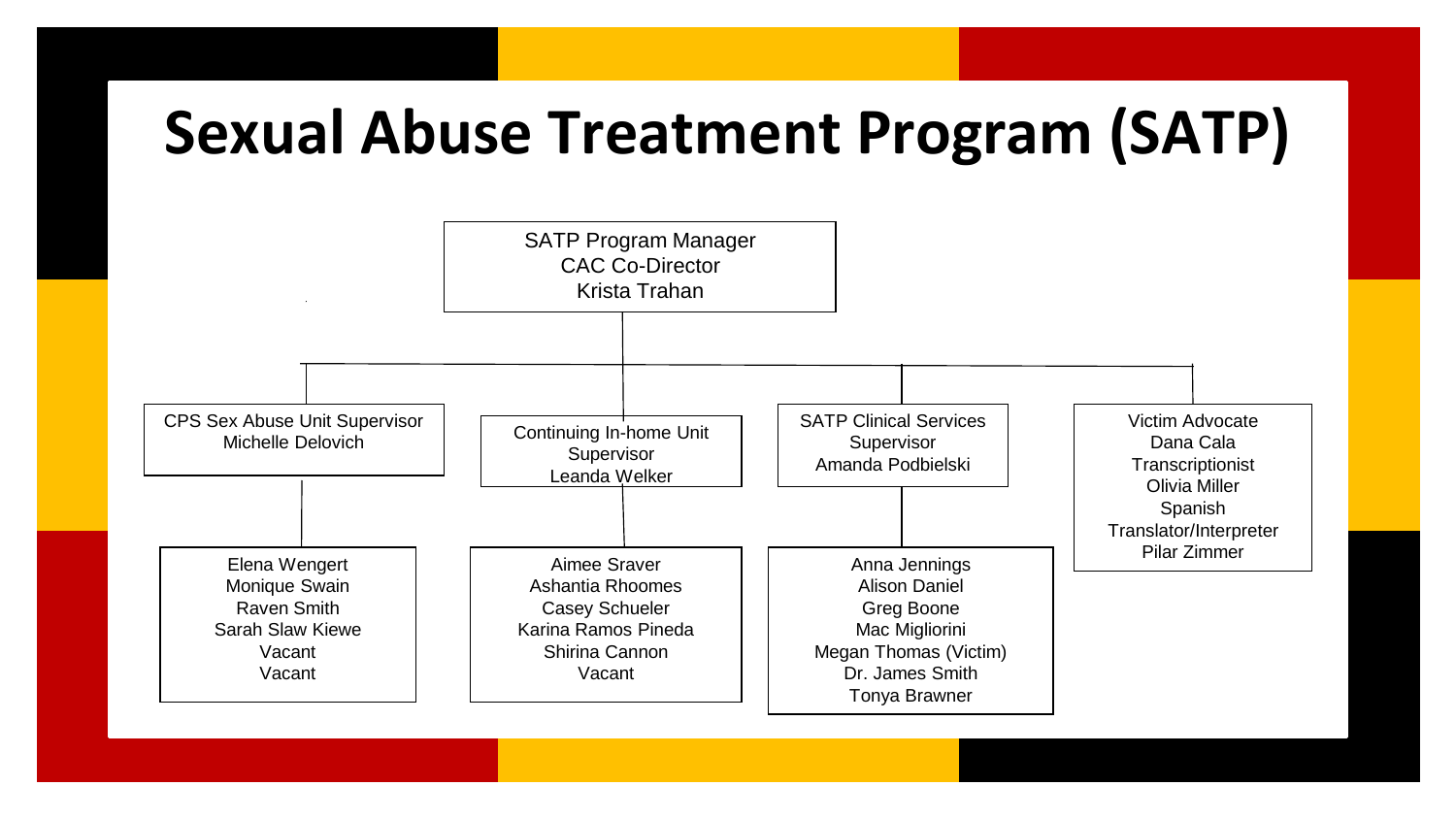## **Societal Impacts of Sexualized Behaviors**

- **A majority of the youth in our program have experienced complex trauma, which occurs when a youth experiences multiple traumatic events.**
- It is our programmatic stance to treat the whole youth.
- **This means providing all youth with access to trauma therapy regardless of the reason for their referral to the program.**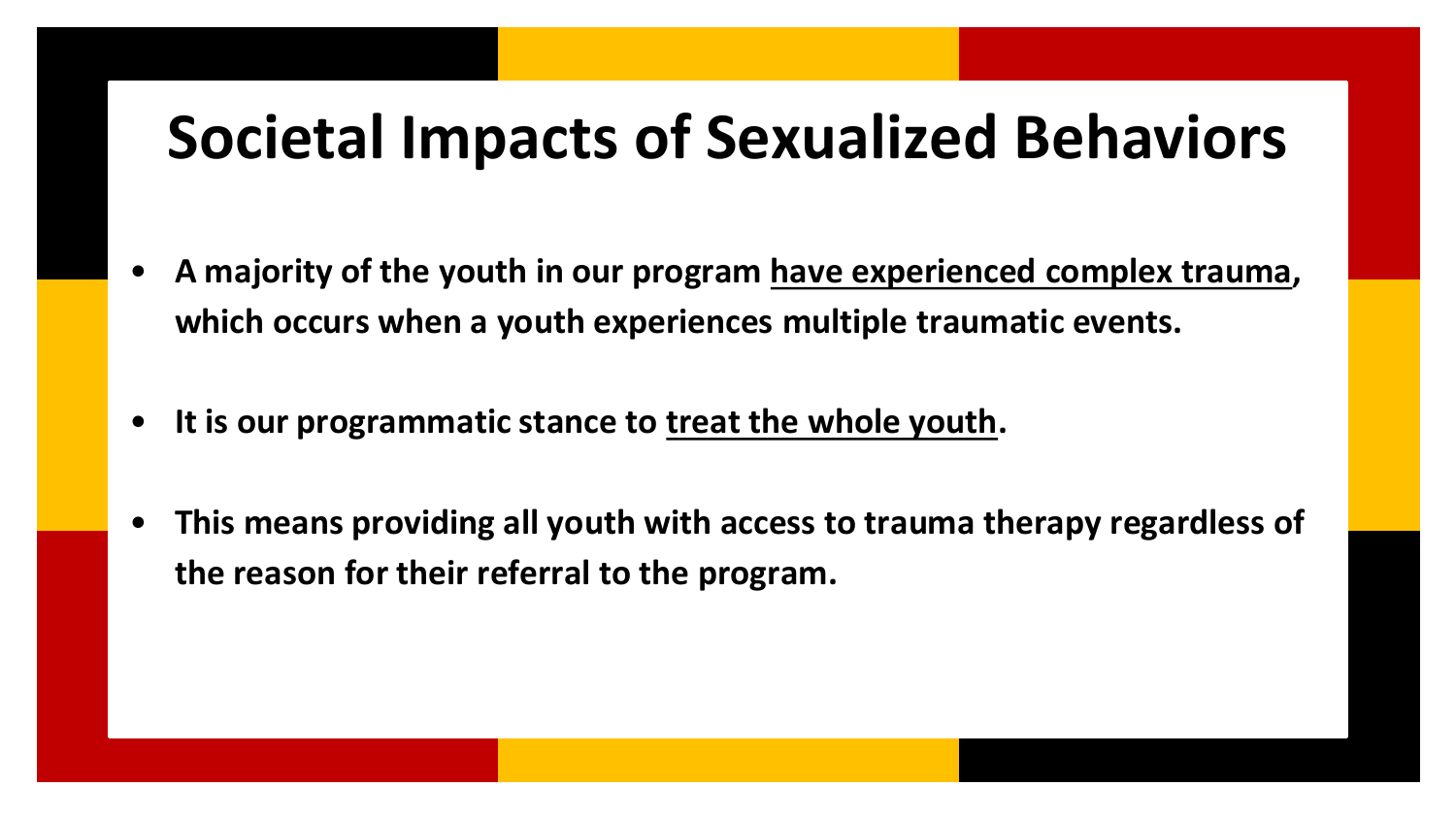#### **Treatment Services**

- **The program utilizes various evidence based and evidence supported therapeutic treatment models.** 
	- **Eye Movement Desensitization and Reprocessing (EMDR), Instinctual Trauma Response (ITR), Trauma Focused Cognitive Behavior Therapy (TF-CBT), Internal Family Systems (IFS), and Cognitive Behavior Therapy (CBT).**
- **These therapeutic models are delivered through individual therapy, family therapy, peer groups, and parent groups.**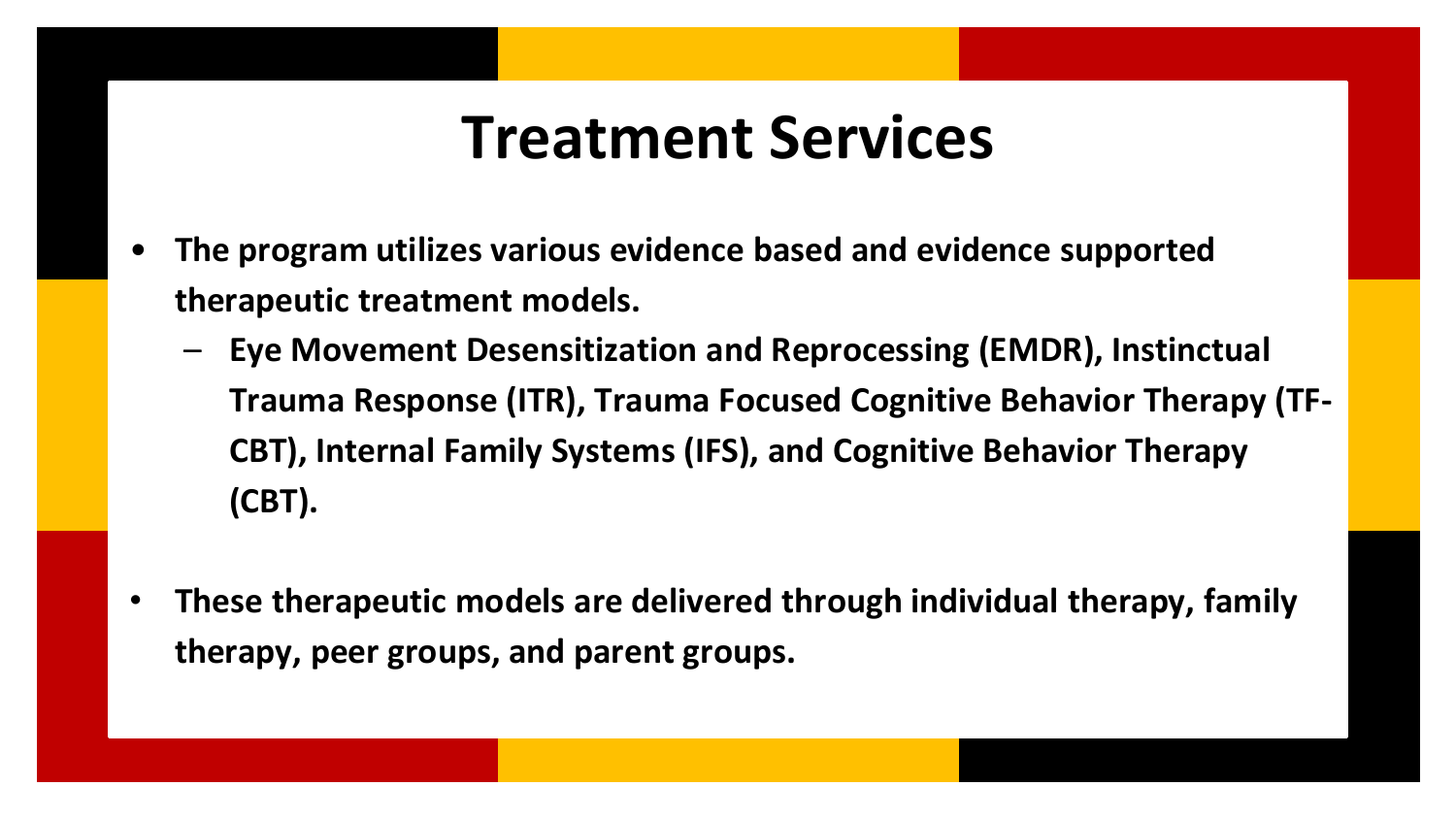### **Treatment Services Continued**

- **Teletherapy is also offered to the youth in our program.**
- **The inclusion of teletherapy attempts to eliminate:**
	- **Transportation barriers for our clients**
	- **Address the ongoing challenges of service delivery during the COVID pandemic**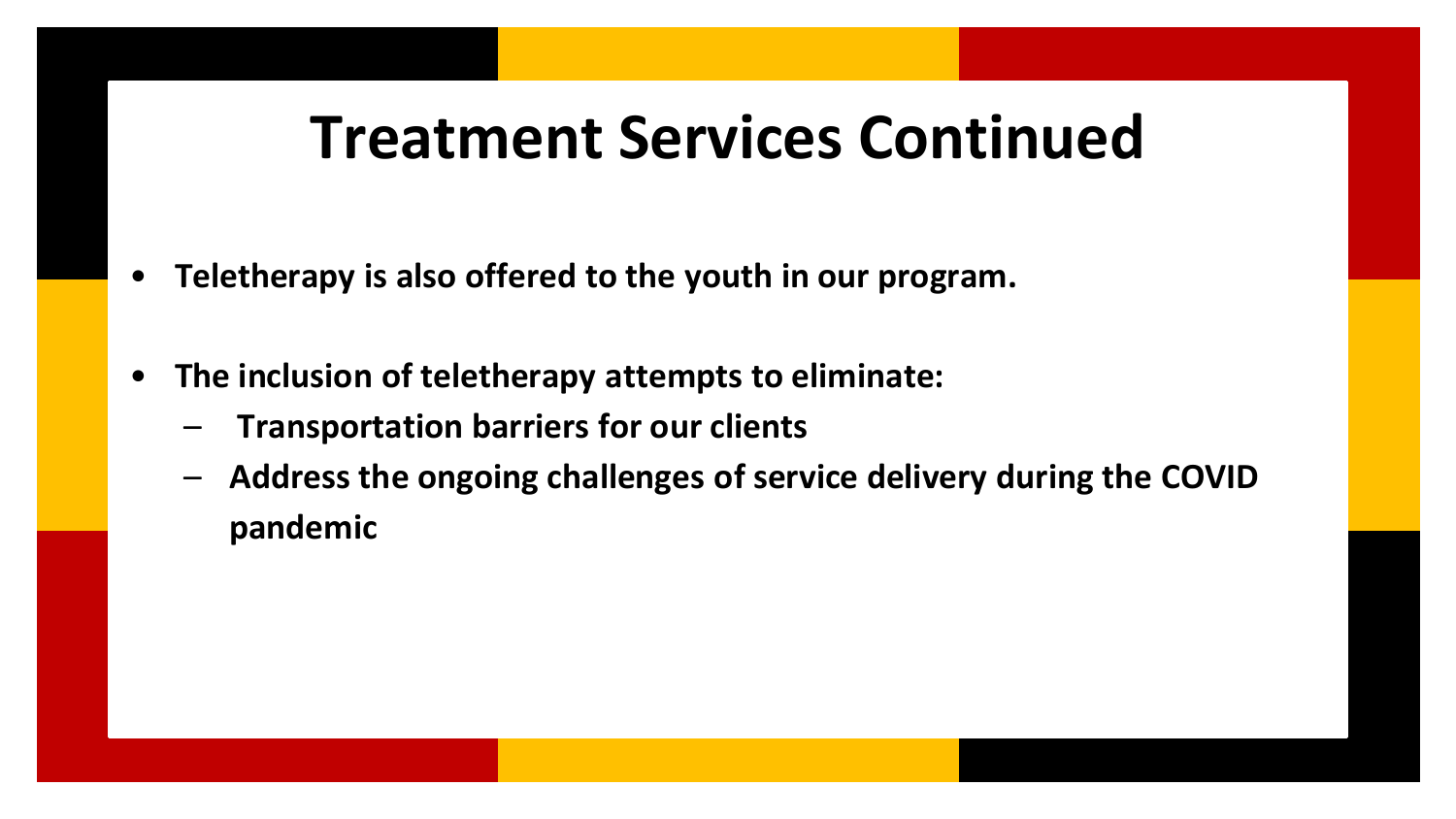#### **Treatment Services Continued**

- **The specialized treatment arm of SATP-Clinical Services provides:**
	- **Psychosexual evaluations to assess risk and make treatment recommendations**
	- **Specialized treatment to youth ages 10-21 who reside in Baltimore County and who have demonstrated problematic sexual behaviors.**
- **With the inclusion of trauma therapy to all youth in our program, we have seen a reduction in the amount of time a youth is in treatment for problematic sexual behaviors, from 18+ months to an average of 12 months.**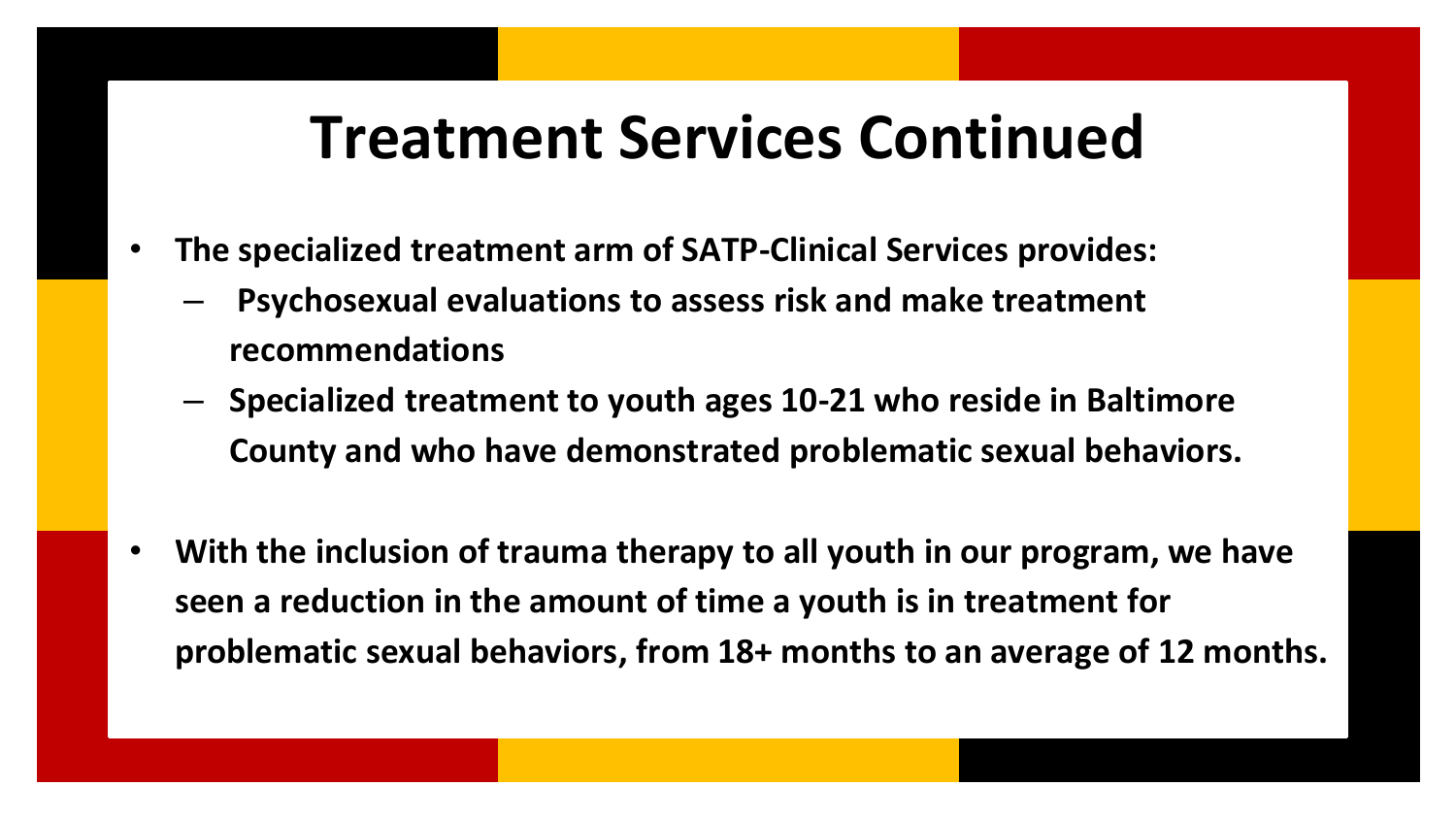#### **Case Vignette**

**In 2019, a 13-year-old male entered into a formal Diversion Agreement after a child protective services investigation indicated he sexually abused his younger siblings. This youth was in foster care and had experienced complex trauma, which included substance abuse exposure, neglect, and witnessing significant sexual situations between his mother and her boyfriend.** 

**In April of 2019, he participated in a psychosexual evaluation, and he began individual therapy and the younger peer group shortly thereafter. Due to his complex trauma, his tolerance in therapy was initially limited to short individual sessions and many struggles in peer group.**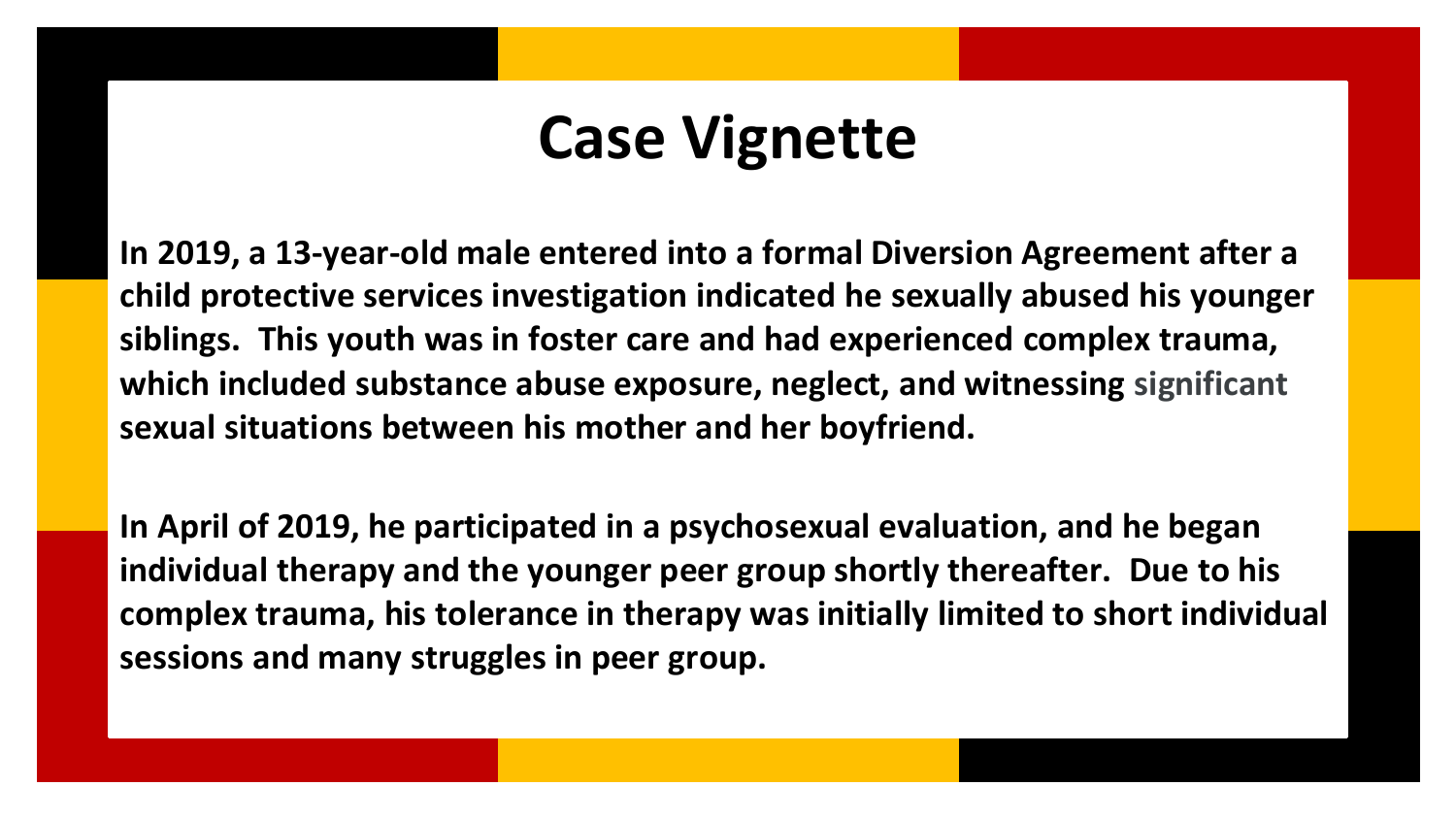## **Case Vignette Continued**

**This youth processed his complex trauma with his therapist using the Instinctual Trauma Response Method (ITR). ITR uses graphic narratives and bilateral brain stimulation to process the roots of trauma, not just the symptoms.** 

**Through time and intensive work with his therapist in our program, this youth was able to greatly increase his tolerance in individual sessions to 45 minutes and became a leader in his peer group.** 

**Due to the Covid-19 Pandemic, services had to be transitioned from in-person to telehealth. Despite this transition to a new format, this youth successfully completed treatment in July of 2020.**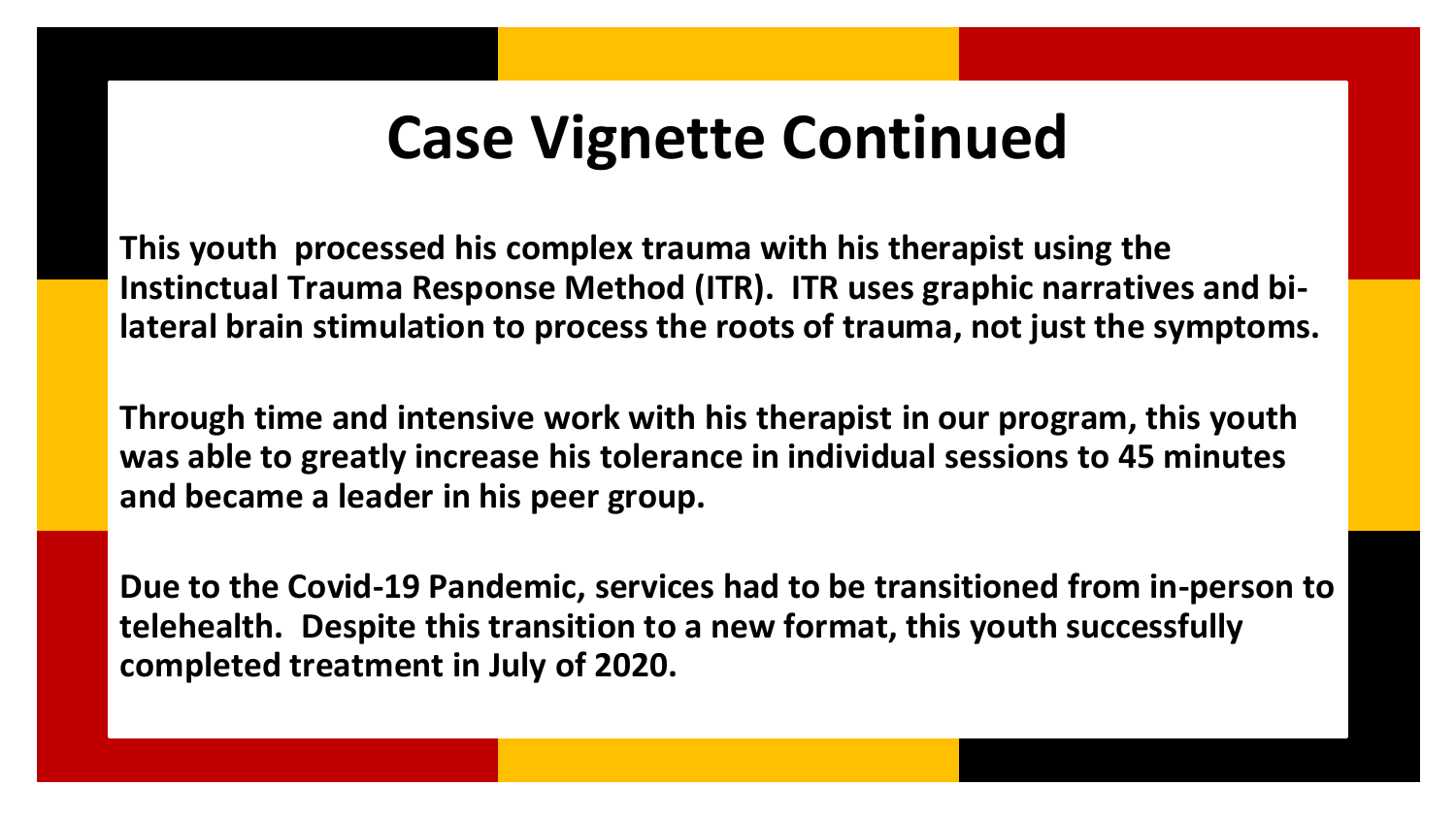#### **More Information about ITR**

- Instinctual Trauma Response ([https://helpfortrauma.com](https://helpfortrauma.com/))
	- Treatment incorporates right-brain strengths, such as external dialogue, graphic narrative, art therapy, and representation. This method assists the right brain in communicating the traumatic event to the left side of the brain so that it can be holistically processed in sequence with a beginning, middle, and end, filed into memory, and be experienced as in the past and over.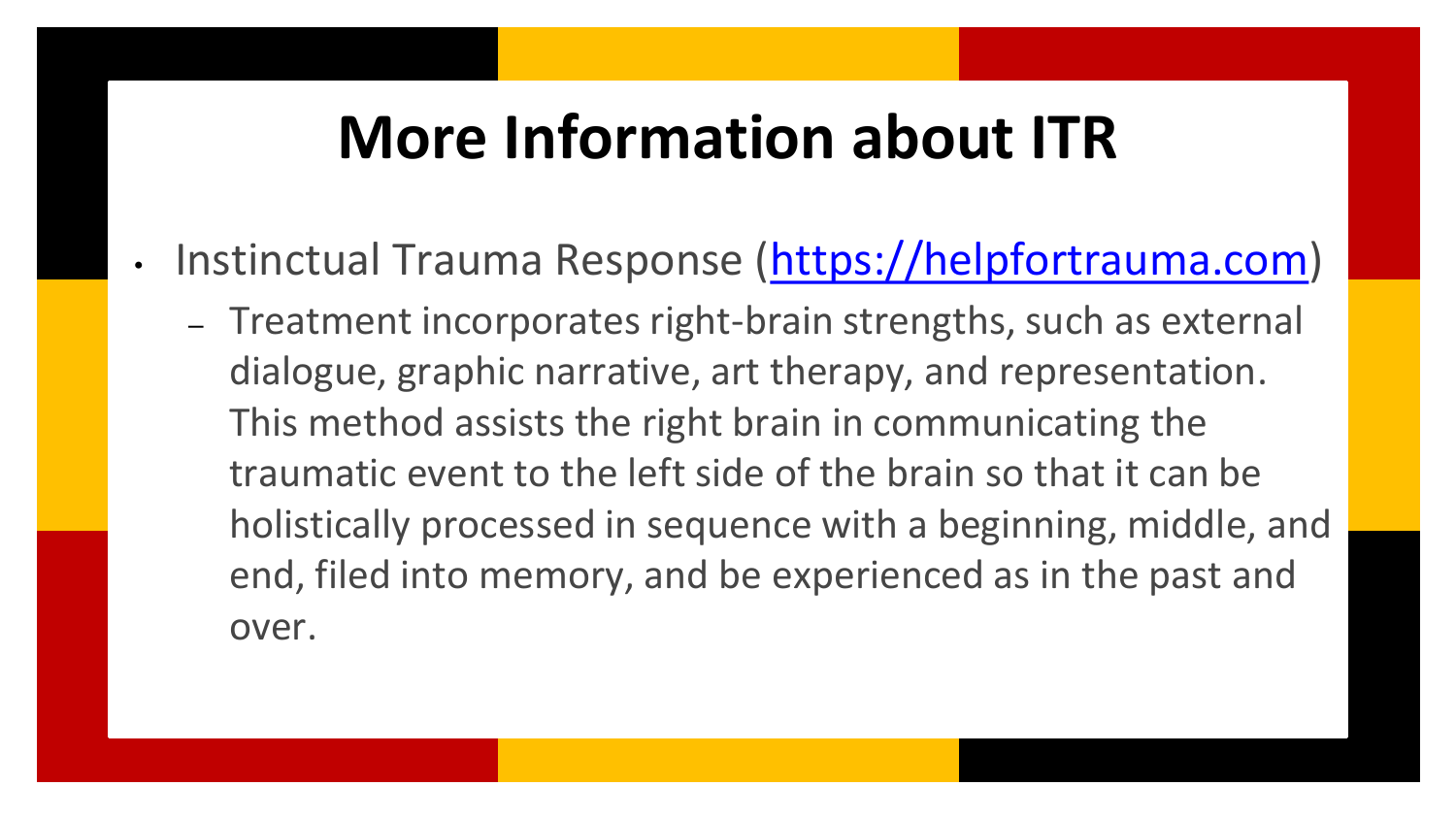## **More Information about EMDR**

- Eye Movement Desensitization and Reprocessing (<https://www.emdria.org/about-emdr-therapy/>)
	- During EMDR therapy the client will be asked to focus on a specific event. Attention will be given to a negative image, belief, emotion, and body feeling related to this event, and then to a positive belief that would indicate the issue was resolved.
	- While the client focuses on the upsetting event, the therapist will begin sets of side-to-side eye movements, sounds, or taps. The client will be guided to notice what comes to mind after each set. They may experience shifts in insight or changes in images, feelings, or beliefs regarding the event.
	- The client has full control to stop the therapist at any point if needed. The sets of eye movements, sounds, or taps are repeated until the event becomes less disturbing.